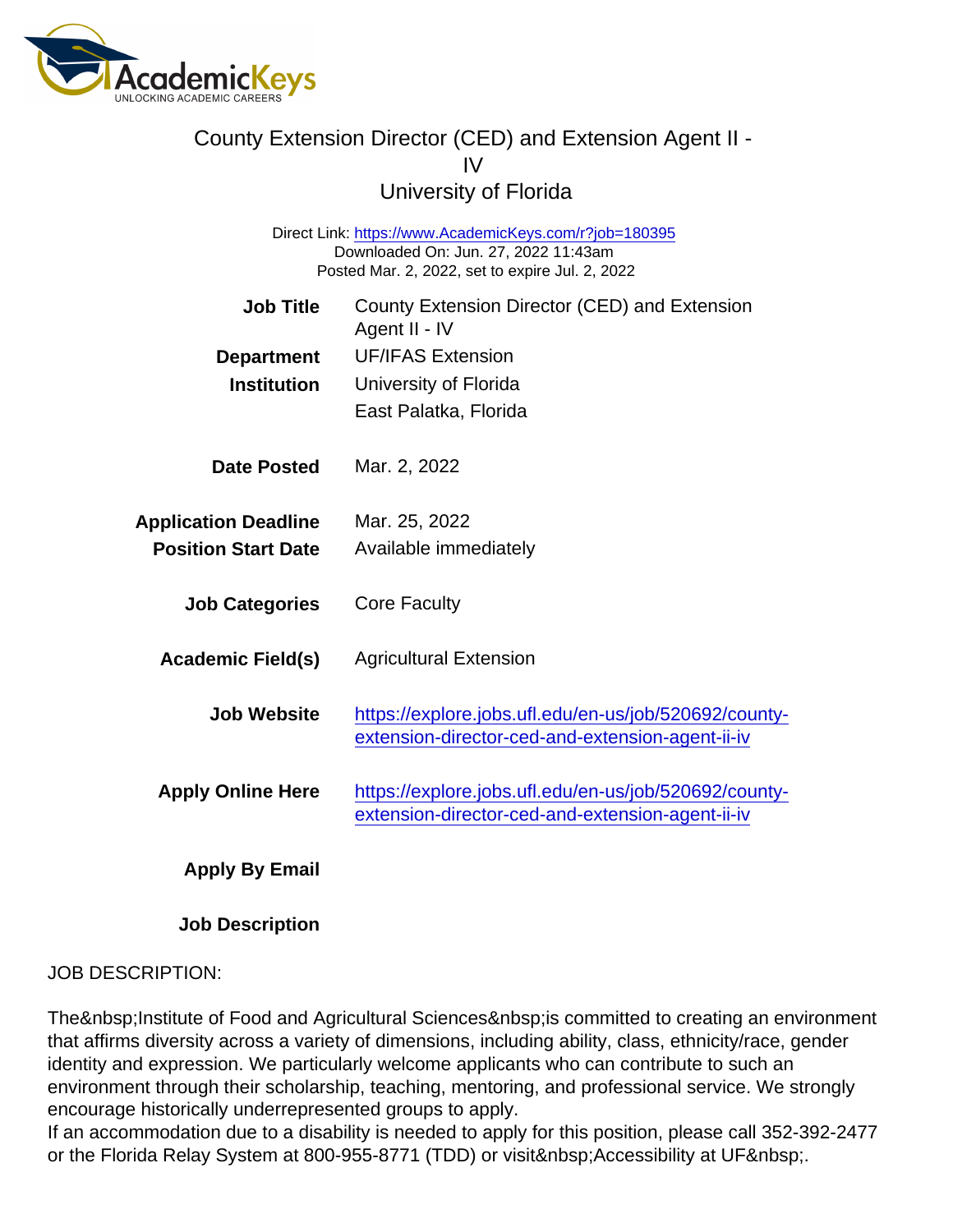Direct Link: <https://www.AcademicKeys.com/r?job=180395> Downloaded On: Jun. 27, 2022 11:43am Posted Mar. 2, 2022, set to expire Jul. 2, 2022

The Univ. of Florida (UF) is a Land Grant institution with core values of unique purpose, excellence, integrity, collaboration and partnership, lifelong learning, diversity, responsiveness, innovation, communication, and global reach. The Institute of Food and Agricultural Sciences (IFAS) employs more than 2,000 faculty and staff statewide. IFAS Extension employs 375 Extension Agents and has an office in each of Florida&rsquo:s 67 counties.

Our mission in the Florida Cooperative Extension Service is to partner with communities to provide quality, relevant education, and research-based expertise to foster healthy people, a healthy environment, and a healthy economy. We are the resource that helps educate Floridians to address issues related to agriculture, horticulture, natural resources, youth development, families, and communities.

We hire the best. Diverse views and experience make us strong. We look for people with both academic and people skills who work well in teams, honor their commitments, innovate in a rapidly changing world, and believe in inclusion and diversity. Working for Florida Cooperative Extension will allow you to make a positive impact in your community as you help shape future generations, growing your career while earning a competitive salary and great benefits.

As an Extension Agent and County Extension Director (CED), you will work jointly for UF/IFAS Extension and Putnam County. We are looking for an individual that is self-starting, energetic, and team-oriented with education and skills in human nutrition and health. As the Putnam CED, you will lead, manage, supervise, and coordinate the total county extension program while building effective working relationships with employees, extension administration, county government, community leaders, private sector clientele, media, related agencies, residents, and the general public. Your ability to build cross-organizational capacity and improve the engagement of external stakeholders and partnerships is a vital for success. A focus on strategic planning and critical thinking is important as UF/IFAS Extension and Putnam County Government evolve in response to future economic, social, and environmental trends. You will be located at the UF/IFAS Extension Putnam County office in East Palatka, FL.

What you will do in the CED role:

Supervise and evaluate county extension faculty and staff who conduct and/or support programs in all extension program areas, including, but not limited to agriculture, residential horticulture, 4-H Youth Development, family and consumer sciences (FCS), community development, local food systems, and sustainability.

Manage an overall county extension advisory committee.

Submit and defend a budget from Putnam County government to support the extension office. Manage resources efficiently.

Build strong relationships with county administration, stakeholders, and partners.

Guide and mentor county faculty and staff, addressing personnel issues professionally and timely. Maintain good communications with all related parties.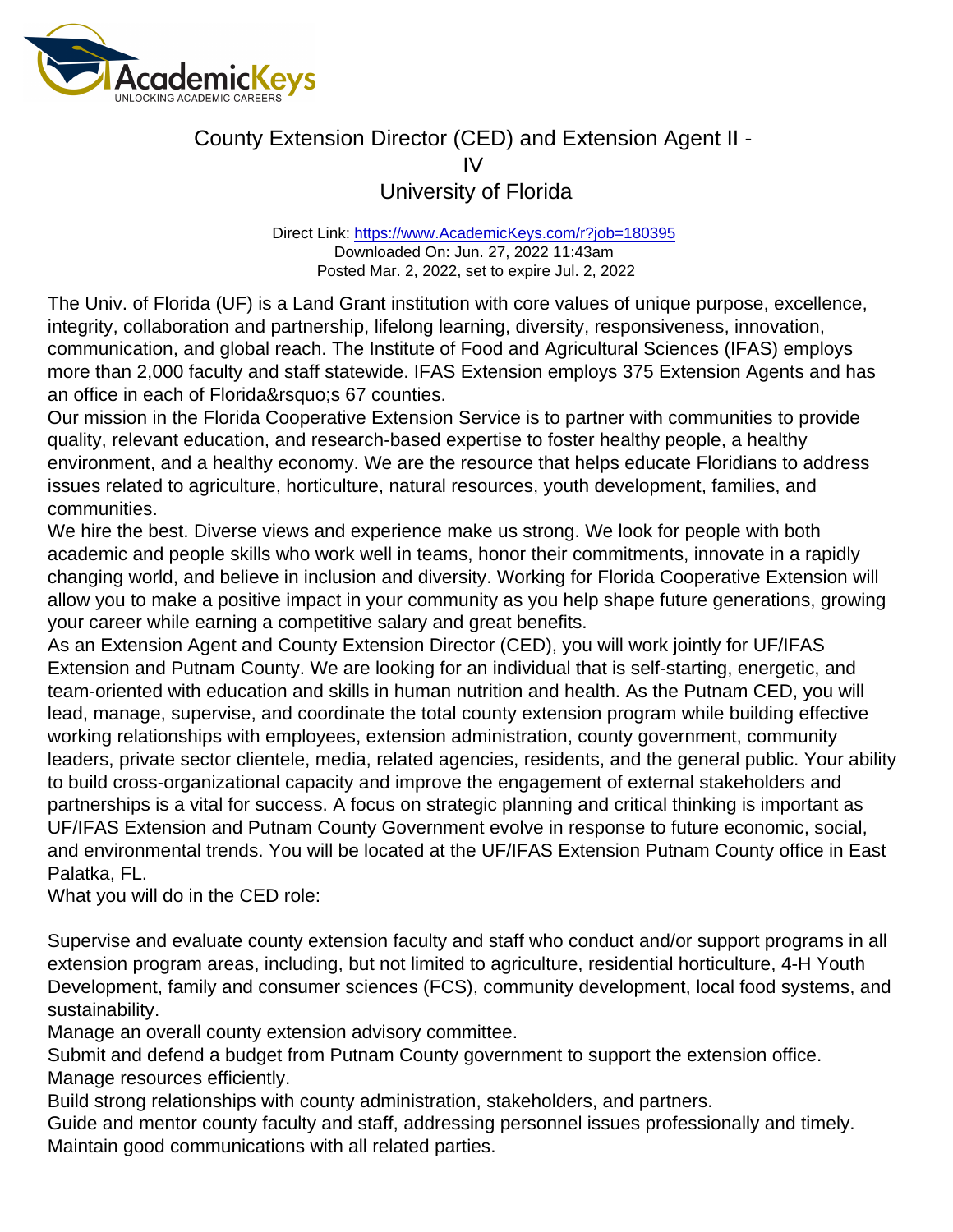Direct Link: <https://www.AcademicKeys.com/r?job=180395> Downloaded On: Jun. 27, 2022 11:43am Posted Mar. 2, 2022, set to expire Jul. 2, 2022

Market local extension programs.

Provide civil rights and equal employment opportunity leadership in the office.

Assume other responsibilities as assigned by the UF/IFAS Central District Extension Director and the Putnam County Administrator.

What you will do in the Extension Agent role:

As human nutrition and healthy living are important in Putnam County, you will develop and implement a well-defined and integrated extension program in FCS and community development (including family and individual financial management) to meet community needs.

Work with a citizen advisory committee to analyze county situations, identify priority issues, advise on program budgets, and implement a variety of educational programs.

Create an annual Report of Accomplishment (ROA) and a Plan of Work (POW).

Participate in professional development (including in-service trainings and professional organizations) to stay current in the relevant subject matter area.

Be familiar with university and county initiatives and priorities.

Attain permanent status and promotion at appropriate intervals per UF/IFAS guidelines.

Follow all UF/IFAS Extension and Putnam County policies, as this is a joint state/county appointment.

Further information:

Prior to appointment, the successful candidate must pass a physical examination, drug screening, and background check.

The CED also serves as the Putnam County UF/IFAS Extension Services Director within Putnam County government, with other duties as assigned. Putnam County government believes its leaders are critical to their team and that full leadership capacity and community involvement is essential. In the event of an emergency, all Putnam County employees are considered essential personnel and may be required to perform alternate duties.

Extension is a partnership between state, federal, and county governments to provide scientific knowledge and expertise to the public. As such, all partners are involved in the supervision of the office and contribute to the salary and support resources. The primary goal of Extension is to disseminate the latest knowledge and applicable technologies in agriculture, human and natural resources, and the life sciences in order to sustain and enhance the quality of human life. The UF/IFAS mission is accomplished through Extension faculty members, scientists, educators, administrative staff, and volunteers working cohesively throughout Florida' 67 counties.

Candidates will be reviewed as applications are received, but please be aware that interviews might not be scheduled until 4 to 6 weeks after the position closing date. Are you a good match? Apply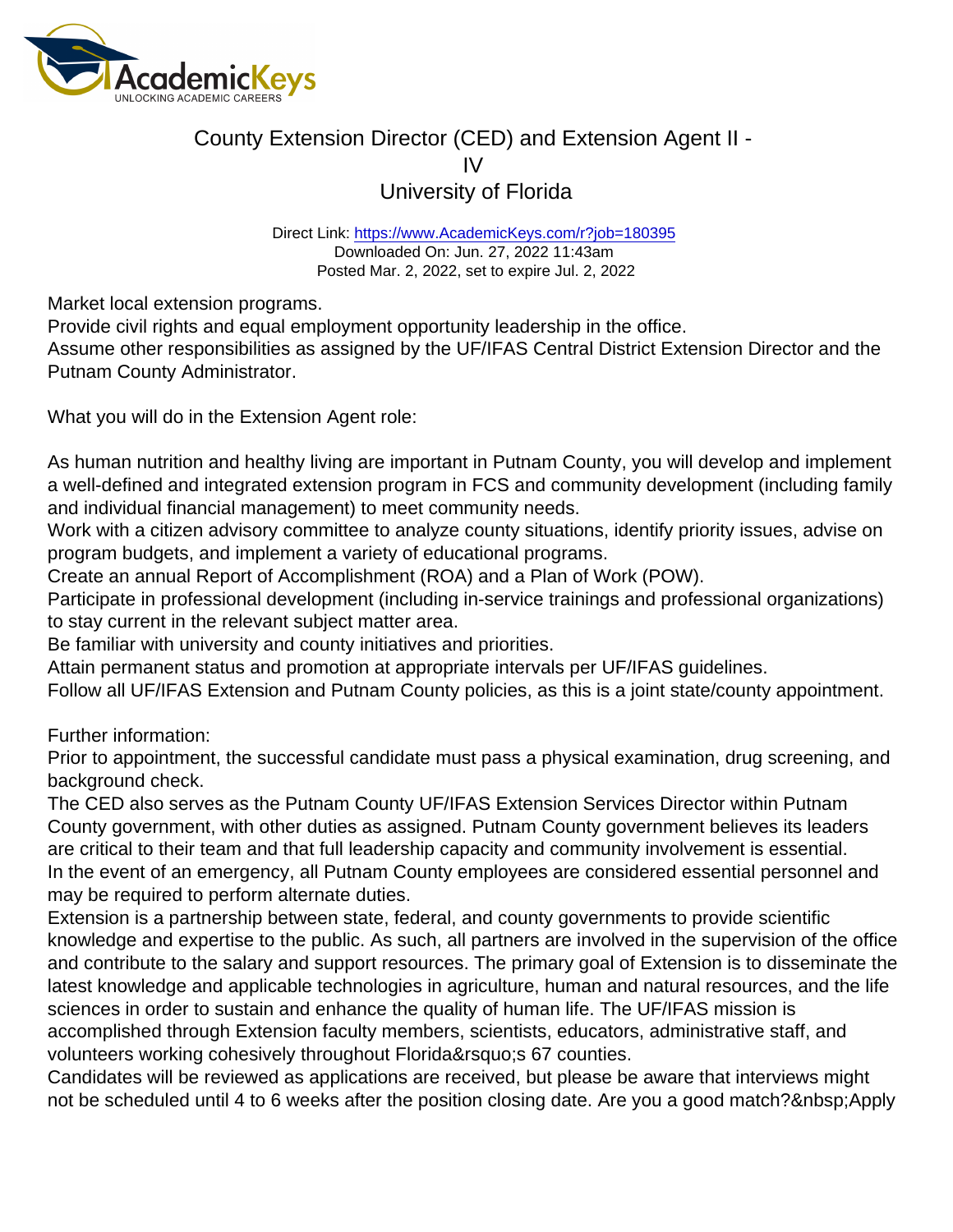Direct Link: <https://www.AcademicKeys.com/r?job=180395> Downloaded On: Jun. 27, 2022 11:43am Posted Mar. 2, 2022, set to expire Jul. 2, 2022

today!

EXPECTED SALARY:

Commensurate with Education and Experience

MINIMUM REQUIREMENTS:

What you will bring (required):

A master's degree in human nutrition, public health, human sciences, or a related field from an accredited college or university.

At least 5 years of professional extension experience or equivalent.

Previous leadership and experience in team and project management.

Experience marketing extension or equivalent educational programs.

Experience obtaining extramural funding.

Strong interpersonal skills and ability to work effectively in teams and with volunteers.

A responsive, creative, energetic, and team-centered approach to solve problems.

Excellent written and oral communication skills.

Knowledge and competency in information technology.

Excellent organizational skills and good record-keeping techniques.

A strong commitment to customer service and the Inclusion, Diversity, Equity, and Access (IDEA) guidelines of UF/IFAS Extension.

Experience with budgeting and grant management, personnel management, educational program delivery, and program evaluation methodology.

Ability to motivate, train, and recruit faculty, staff, and volunteers.

Ability to possess or be able to obtain a valid Florida Driver' License.

Ability to work a flexible schedule and to work irregular hours and some weekends.

Ability to travel with a personal transportation in/out of the county with occasional overnight travel.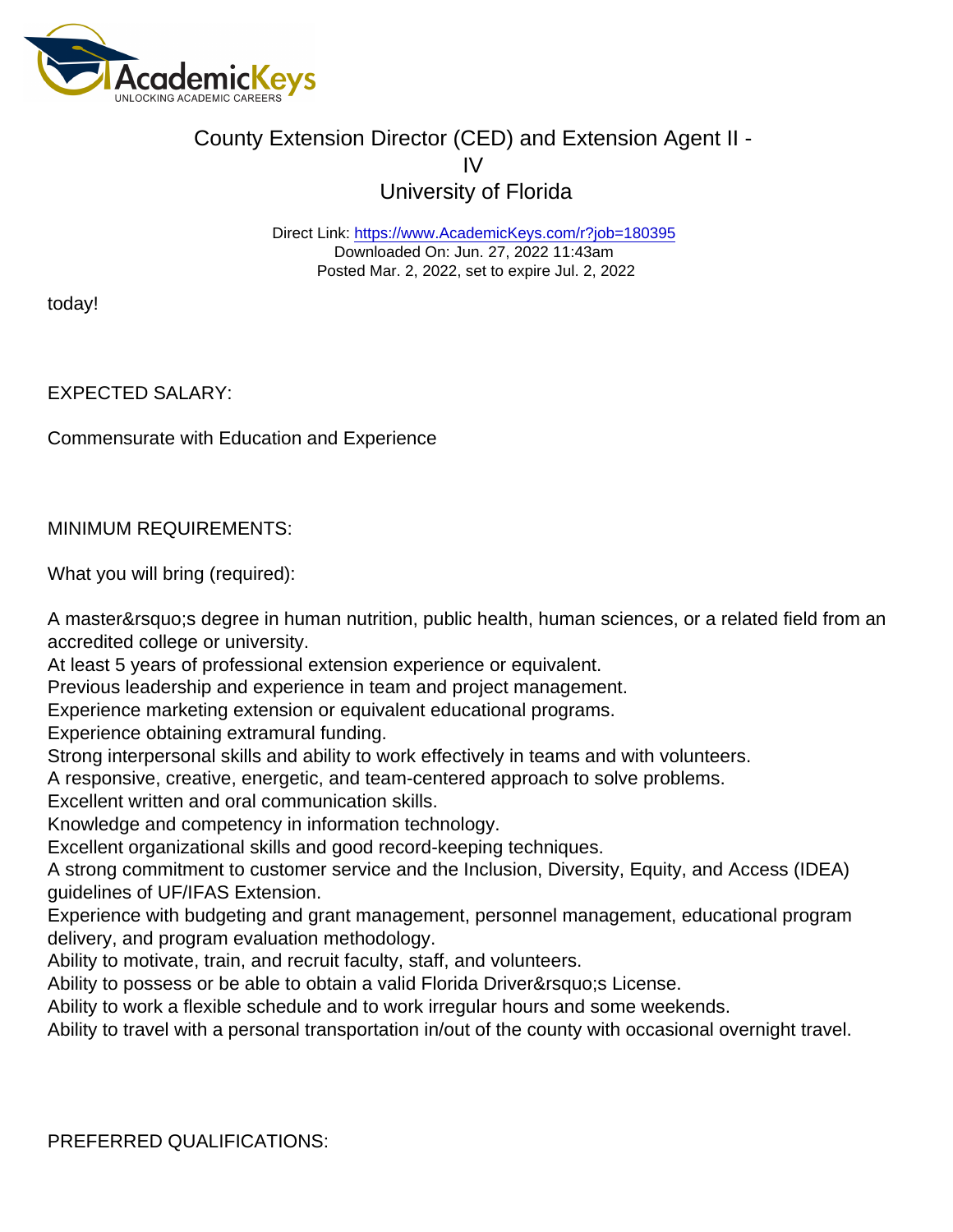Direct Link: <https://www.AcademicKeys.com/r?job=180395> Downloaded On: Jun. 27, 2022 11:43am Posted Mar. 2, 2022, set to expire Jul. 2, 2022

What you will bring (preferred):

Expertise in human nutrition, health and wellness education, and community development and educational programming experience in one or more of those disciplines. Ability to obtain Accredited Financial Counselor (ACR) designation.

Outstanding management skills (coach, mentor, motivator, etc.).

Leadership and problem-solving skills.

A strong commitment to community.

Familiarity working in political settings.

Experience creating a vision and getting buy-in from others.

Experience working in multicultural settings and with underserved audiences.

Technological literacy necessary for communication and program management, including social media.

SPECIAL INSTRUCTIONS TO APPLICANTS:

Apply at&nbsp:https://explore.jobs.ufl.edu/en-us/job/520692&nbsp:by 11:55 p.m. (Eastern) of the posting end date, and attach:

Cover letter that describes how your experience and qualifications have prepared you for this position Ré sumé or Curriculum vitae

Unofficial copies of all transcripts (showing coursework) of your academic degrees

The following documents are also required and may either be submitted through the above link at the time of application, or sent separately to our office (below). & nbsp; & nbsp; & nbsp;

Current and Previous Employment Form (located at https://hr.ifas.ufl.edu/resources/formindex/current-and-previous-employment-form/ ).

A minimum of 3 reference rating forms (located

at http://hr.ifas.ufl.edu/assets/pdf/forms/ref\_form.pdf ) from your professional/academic references. Reference forms will be kept on file for 1 year and will be automatically used with any of our extension agent positions you apply for during that time. Applicants are responsible for sending the rating form link to their references.

Reference rating forms and unofficial transcripts not submitted at the time of application should be submitted/postmarked by the next business day after the position' closing date. They may be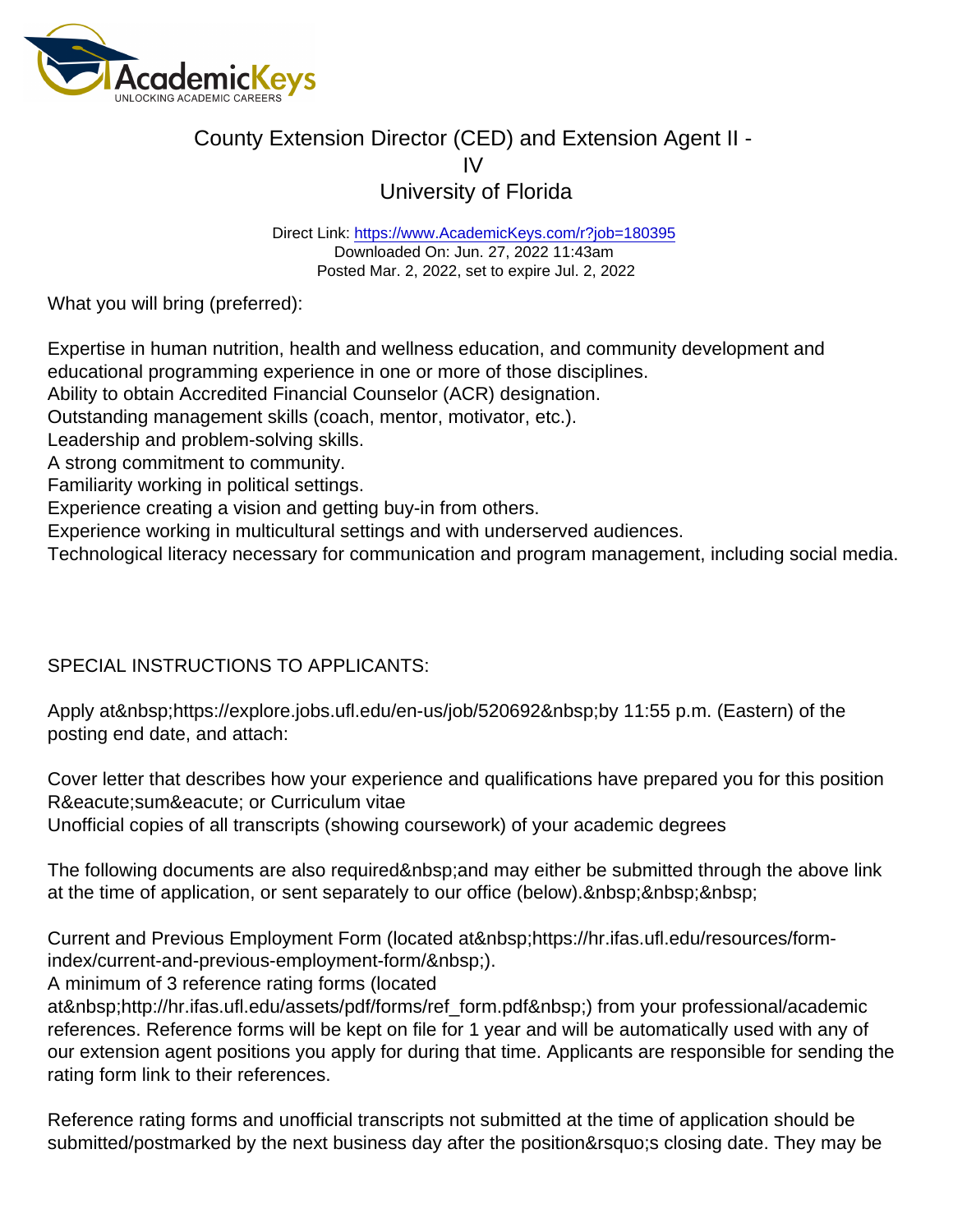## County Extension Director (CED) and Extension Agent II - IV

University of Florida

Direct Link: <https://www.AcademicKeys.com/r?job=180395> Downloaded On: Jun. 27, 2022 11:43am Posted Mar. 2, 2022, set to expire Jul. 2, 2022

submitted to:UF IFAS Human ResourcesFaculty Recruitment and HiringP O Box 110281Gainesville, FL 32611-0281

ifasrecruitment@ifas.ufl.edu

Fax: (352) 392-3226

Final candidate will be required to provide official transcript to the hiring department upon hire. & nbsp; A transcript will not be considered &Idquo; official" if a designation of &Idquo; Issued to Student" is visible. Degrees earned from an education institution outside of the United States are required to be evaluated by a professional credentialing service provider approved by National Association of Credential Evaluation Services (NACES), which can be found at&nbsp:http://www.naces.org/.

The University of Florida is an equal opportunity institution dedicated to building a broadly diverse and inclusive faculty and staff.

The University of Florida is An Equal Employment Opportunity Institution. If an accommodation due to a disability is needed to apply for this position, please call 352/392-2477 or the Florida Relay System at 800/955-8771 (TDD). Hiring is contingent upon eligibility to work in the US. Searches are conducted in accordance with Florida's Sunshine Law.

HEALTH ASSESSMENT REQUIRED: Yes

&nbsp:

ADVERTISED:25 Feb 2022 Eastern Standard TimeAPPLICATIONS CLOSE:25 Mar 2022 Eastern Daylight Time

Contact Information

Please reference Academickeys in your cover letter when applying for or inquiring about this job announcement.

Contact Ms. Dana LeCuyer Uf/Ifas Hr